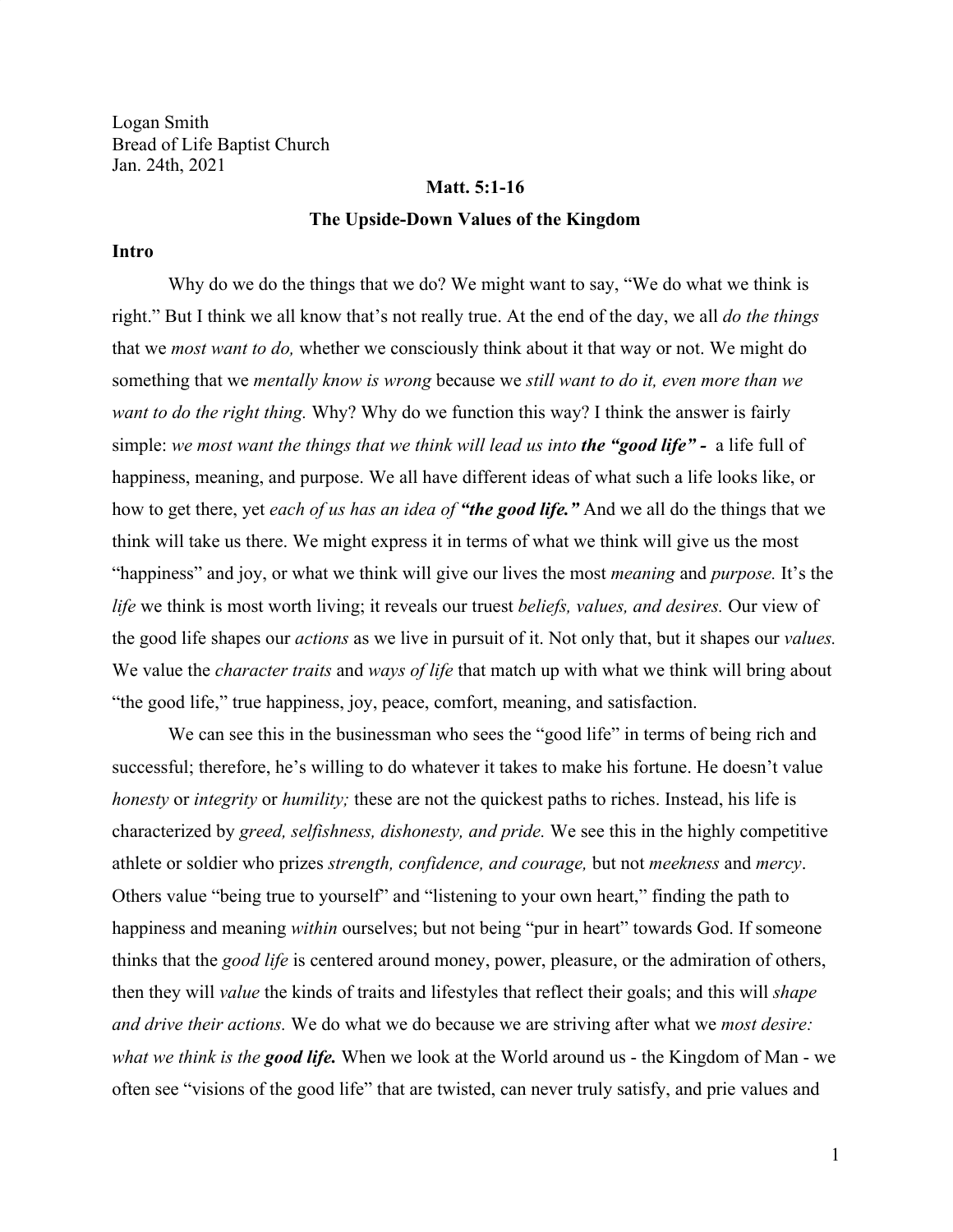traits that *tear others down, exalt one's self, and seek happiness and meaning at the expense of others.*

## **Matt. 5:1-16**

As we've seen over the last few weeks in our journey through Matthew, Jesus came to bring about a *different Kingdom - the Kingdom of God.* And this Kingdom has a *very different vision of the Good Life,* calling for very different *values.* That's what we see here, in our passage: *the upside-down values of the Kingdom of Heaven;* values that look *upside-down* in the eyes of the world, but make sense when our *vision of the "good-life"* is pointed *above* rather than *below.*

Jesus gives a list of Kingdom *values* and *characteristics,* describing the people who are *blessed* by God in His Kingdom. We call this list *"the Beatitudes."* This is a very famous passage, familiar even to many non-believers. Yet, it is also commonly misunderstood, and there are many different interpretations that have been put forward. Therefore, it will help us to answer basic questions, right from the start.

**First**, *what does the word "blessed" mean?* This word can also be translated "happy," which some of your versions might say, but I don't think that is a very good translation; it misses much of what this word means, especially *here.* Its referring specifically to *approval before God;* to be *blessed,* according to the Bible, is for the Lord to be pleased with you and let his favor rest upon you. To be blessed here speaks of *being approved of by God -* which, consequently, should make us very happy!

**Secondly**, *who are these people being blessed?* Each blessing addresses people exhibiting *different virtues* who receive *specific blessings.* Does that mean, then, that each line refers to *different groups of people,* so that we could theoretically belong to one or two groups by being "poor and spirit" and "meek," for example - and thus be blessed accordingly, but *not* belong to the other groups, such as the "merciful" or "pure in heart?" No, I think that misses the point. These are all describing *one group of people.*

In the opening verse of chapter 5, Jesus goes away from the "crowds" and calls his *disciples,* his *followers,* to himself. he begins teaching about what it means to *follow him* and to be part of the *Kingdom of Heaven;* this section of teachings, in chapters 5-7, is commonly called the "Sermon on the Mount." The main point of this whole sermon is to teach us what it looks like to *live a Christian life - to follow Christ, as his disciple, and to live as a citizen of the Kingdom of God.* It only makes sense, then, that Jesus begins by describing *what kind of people*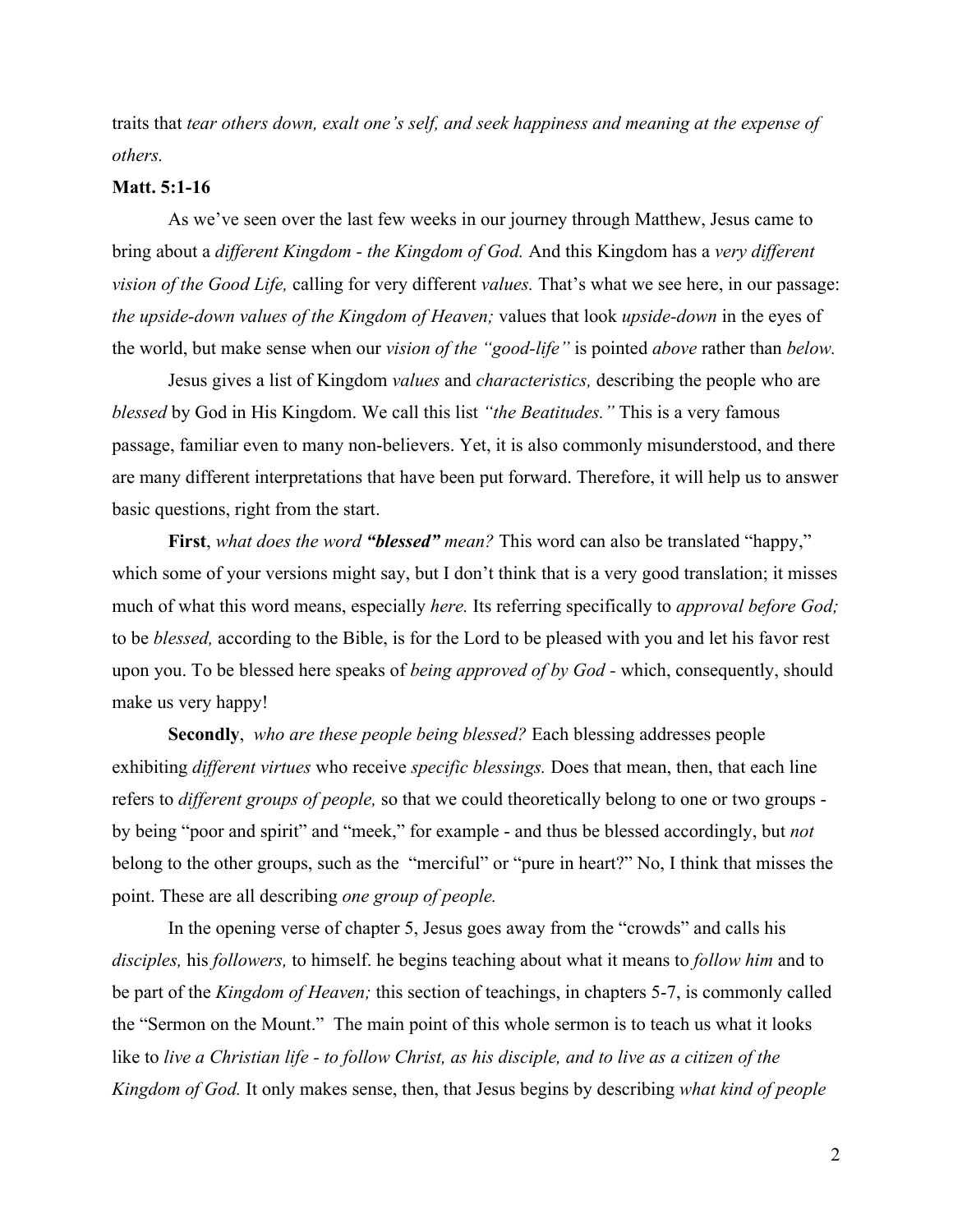*enter into and belong to His* Kingdom. That's the main point of our passage today, **Matt. 5:1-16.** He describes *those who are true disciples, true followers, true Christians.* This is why the very first blessing is *"theirs is the Kingdom of Heaven."* In other words, it is *they* who will enter the Kingdom he ushers in. Then, the very last blessing repeats the same thing, showing us that *every blessing in between* is a blessing received *by being in the Kingdom of Heaven!* Each particular blessing plays off of the specific beatitude; and yet, all of them are wrapped up in the *blessings of the Kingdom of GOd - the blessings we receive as part of our salvation in Christ by grace through faith.*. The point is clear: all the rest of the blessings are fleshing out the blessings we receive as being a part of the Kingdom.

Therefore, each line of the Beatitudes is a different *characteristic* that should be true of *every true believer;* and each *blessing* describes the blessings we receive by *belonging to the Kingdom of GOd* in Christ by faith. So verses 3-10 give us **8 characteristics** that should characterize each Christian - each *follower of Christ -* and verses 11-16 give further commentary on these verses, fleshing out a further description of the true Christian, our lives in this world, and the blessing in store for us.

#### **I. True Believers are Spiritually Needy and Broken, yet are Accepted by God (vv.1-6)**

We can group the **first four** Beatitudes together, in vv. 3-6, as primarily focusing on the state of **hearts before God,** having **true conviction, repentance, and faith.**

## **A. Poor in Spirit (v.3)**

The first *Beatitude* is in **v. 3:** "*Blessed are the poor in spirit."* To be *poor in spirit* means to be *aware of our spiritual neediness;* it means to recognize that we are *spiritually bankrupt* and have absolutely no righteousness, works, or merits of our own to stand upon before the Lord. It means being *broken over our sin* and to *confess that we are guilty before the Lord.* It is the acknowledgment of our *inability to fulfill GOd's righteous demands* or to *save ourselves from our sin.* In sum, to be *poor in spirit* is t*o cast ourselves upon the Lord's mercy, recognizing that our only hope is his grace.*

And that is exactly what is promised in the blessing they receive: "*theirs is the Kingdom of heaven."* Jesus is answering the question, "Who belongs to the Kingdom of God that Jesus brings?" The answer: *not the self-righteous and proud, but guilty sinners who are aware of how needy they are, and who know that their only hope is GOd's merciful grace.*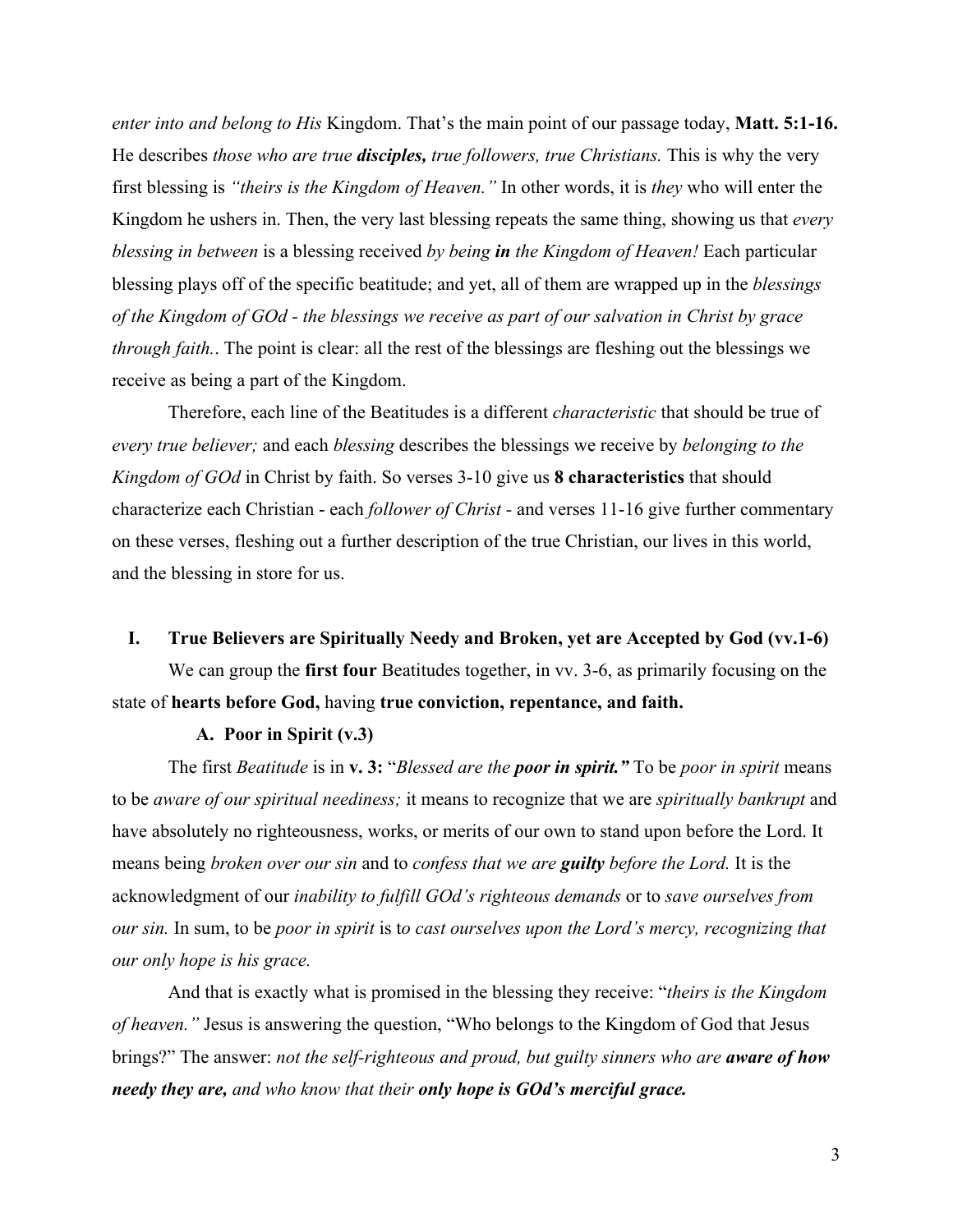**[Illustration]** A later parable, from Luke 18:9-14, illustrates being *"poor in spirit"* perfectly: this is the **tax collector** who beats his chest and says, "God, be merciful to me, a sinner." *That* is what it means to be poor in spirit. This is foundational for anyone to be a Christian; if we want to come to the Lord, to be part of his kingdom and be saved, then we *must be aware of absolute spiritual poverty and our need for God's mercy.*

## **B. Mourn (v.4)**

The second Beatitude is very similar and builds upon this idea: *"Blessed are those who mourn."* This specifically refers to *mourning over sin;* and this flows right out of being *poor in spirit,* doesn't it? It's not enough to acknowledge our sinfulness and spiritual bankruptcy; we must *mourn, hate,* and *wage war against* our sin. As we fall under conviction, *we are broken and remorseful over our sin and grieve all the wickedness it has brought about. Christians are people* that *hate and mourn sin and its consequences.* We must rightly view sin as that which *rebels against God, opposes his righteousness, glory, and love, and brings evil and suffering to ourselves and other people.* If we understand that, such conviction moves us to *mourn and hate sin.*

This also means *mourning the sins of others.* As we love other people, we rightly *mourn and hate their sin* as well. We take each others' sin seriously; we mourn and grieve, pray against it, and *wage our war together.*

 Finally, this means *mourning the grievous effects of sin -* all of the injustice, evil, suffering, pain, and death brought about in this fallen world as Sin's consequences. We must *mourn such realities.*

And Jesus promises that *we "will be comforted"* in the Kingdom, because Christ came to defeat Sin and all of the miserable evil, suffering, and death it has caused. Even now, we find comfort in him amidst these realities; and our comfort is rooted in the fullness of comfort to come. When the Kingdom of God is fully consummated, there will be *no more sin, temptation, evil, pain, suffering, or even death!* So *mourn* such dark realities and remember that CHrist has *conquered over them all,* and we will be comforted in his eternal Kingdom, freed from sin and all its consequences!

#### **C. Meek (v.5)**

Next, *"blessed are the meek."* To be *meek* means to be *humble and gentle-hearted.* It means *humbling ourselves,* both before God and others; it means *knowing* and *admitting our*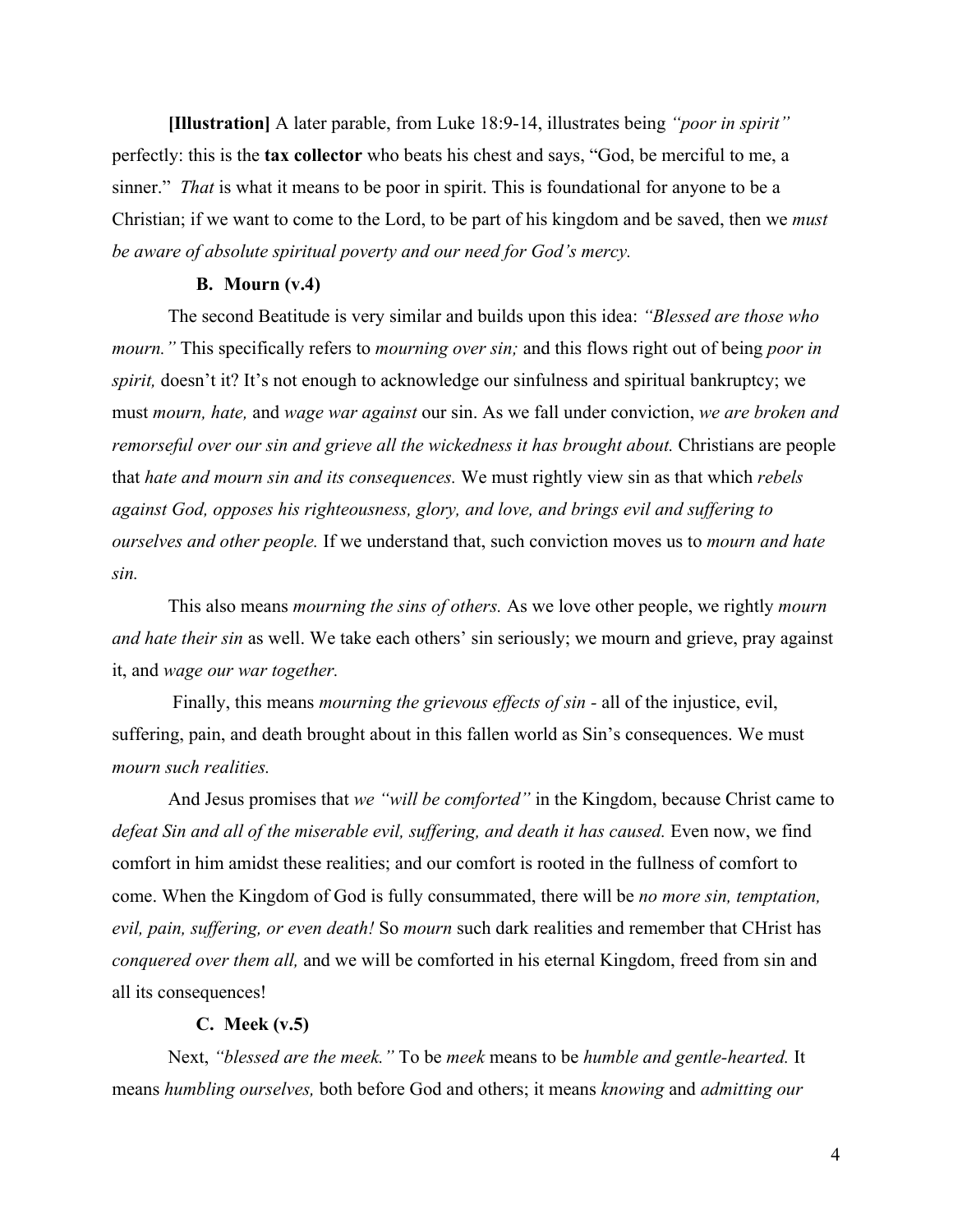*place* and submitting to the Lord's Will. This is the *opposite* of being proud, self-righteous, and arrogant. One who is *"poor in spirit"* is humble and meek, both in his heart before God and in relationship to other people. Though such an attitude is rarely valued in the eyes of the world after all, how will meekness help you climb the corporate ladder? - such humbled hearts "*inherit the earth" -* the *promised land* of God's eternal Kingdom, *the New Heavens and New Earth.*

How rare it is, though, to see true *humility* and *meekness* among us, even in the Church! May we be a people that are *meek and humble,* a people *gentle and lowly in heart* like our Lord.

#### **D. Hunger and thirst for righteousness (v.6)**

The fourth line *sums up* the first three characteristics and provides the foundation for the next four: *"Blessed are those who hunger and thirst for righteousness."* This means truly loving, desiring, and longing for the righteousness of God, yearning to stand as righteous before the Lord. When we have a right conviction of our sin and awareness of our sin and spiritual neediness, then we *long to have a right standing with God;* we long to be declared "righteous," to be found acceptable and pleasing in His sight, not condemned under his wrath and judgment, which is what we deserve.

And the wonderful blessing on Christ's Kingdom is, if this is our desire, then, *we will be satisfied!* The life, worth, death, and resurrection of Jesus provides all that is necessary to *satisfy God's wrath* against our sin! If we *turn to Christ in faith,* confessing our need for grace and trust in Him alone, then *God has declared us righteous!* We will enter into the salvation of His kingdom as *His righteous saints!* We will be satisfied because we are declared righteous in the gospel of Christ!

But to truly *"hunger and thirst"* for righteousness doesn't settle for just being declared righteous; this also means *yearning to be righteous, to live in such a way that is pleasing to God.* This leads us to our next point...

# **II. True Believers Desire, Grow in, and are Characterized by True Righteousness (vv.6-9, 13-16)**

As believers, we must hate our own sin and love the righteousness of God. It logically follows, then, that we should strive to grow in righteousness. We see this in the next three beatitudes, vv.7-9.

### **1. Merciful (v.7)**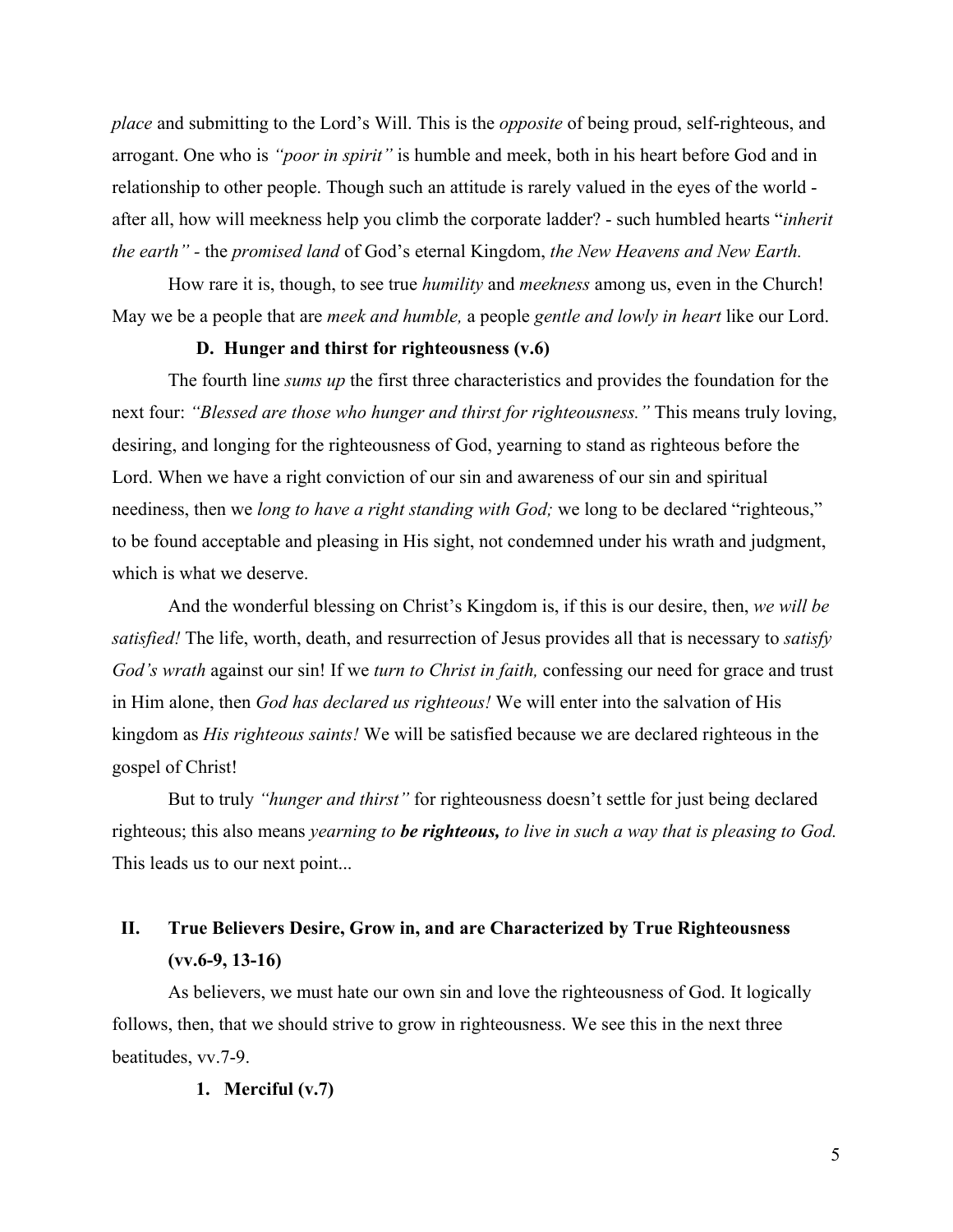*"Blessed are the merciful, for they shall receive mercy."* As Christians, we are *banking our entire lives* on our belief that *God will show us mercy* on the day of judgment. We are sinners and deserve hell; and yet, we are trusting in Christ, believing God's Word that we will be saved by *grace alone! God promises to show us infinite mercy and grace!* How can we, who receive such mercy, not show mercy to others? The heart that has been forgiven much and shown much mercy is *compelled to be merciful and gracious to others.* Let us confirm that we are true believers, that we *will indeed receive such mercy in Christ,* by being *exceedingly merciful people.* Let us be the first to forgive, the first to extend grace, the first to show compassion and mercy. Let us prove, by the grace of God, to be a people of *grace and mercy.*

## **2. Pure in heart**

*"Blessed are the pure in heart."* This is the opposite of hypocrisy. Tt means *sincerity, genuine moral purity.* Such a person does not live a double-life; this is the opposite of the self-righteous hypocritical pharisees, described as "white-washed tombs" who looked righteous on the outside, in their external works, but had *dead, impure hearts.* We must be ever vigilant of our motives. We are in grave peril if we are ever satisfied with merely the *appearance* of godliness on the outside. There is *no room* for *mere religious formality* in the Kingdom. Let us have *clean hearts,* purified by the blood of Christ and His Holy Spirit. Let us set our eyes on the Lord, to *love, worship, and obey him* with a *pure, sincere genuine heart!*

And the promised blessing is that we *"will see God."* Let us truly set our hearts on the Lord in faith.

#### **3. Peacemakers**

*"Blessed are the peacemakers, for they shall be called sons of God."* In Christ, we are *adopted by God* as his children, his "sons." This means each believer *desires* and *gradually becomes* more like Christ. Jesus is the ultimate peacemaker; he came to *bring peace* between God and man, by dealing with our sin. When we are reconciled to God, this brings *peace between us, between person to person,* in Christ. Likewise, *we must be people who love peace and unity.* This is the opposite of being argumentative, quarrelsome, and divisive. We cannot be characterized as those who love to argue, to grumble and complain, to fight and divide. We must *love peace* and *fight for peace* in all of our relationships, *especially with each other, as a local church.* The New Testament spills much ink over issues of unity and division, doesn't it? We must be *peacemakers,* striving for unity and peace with others *even when it is difficult.* We have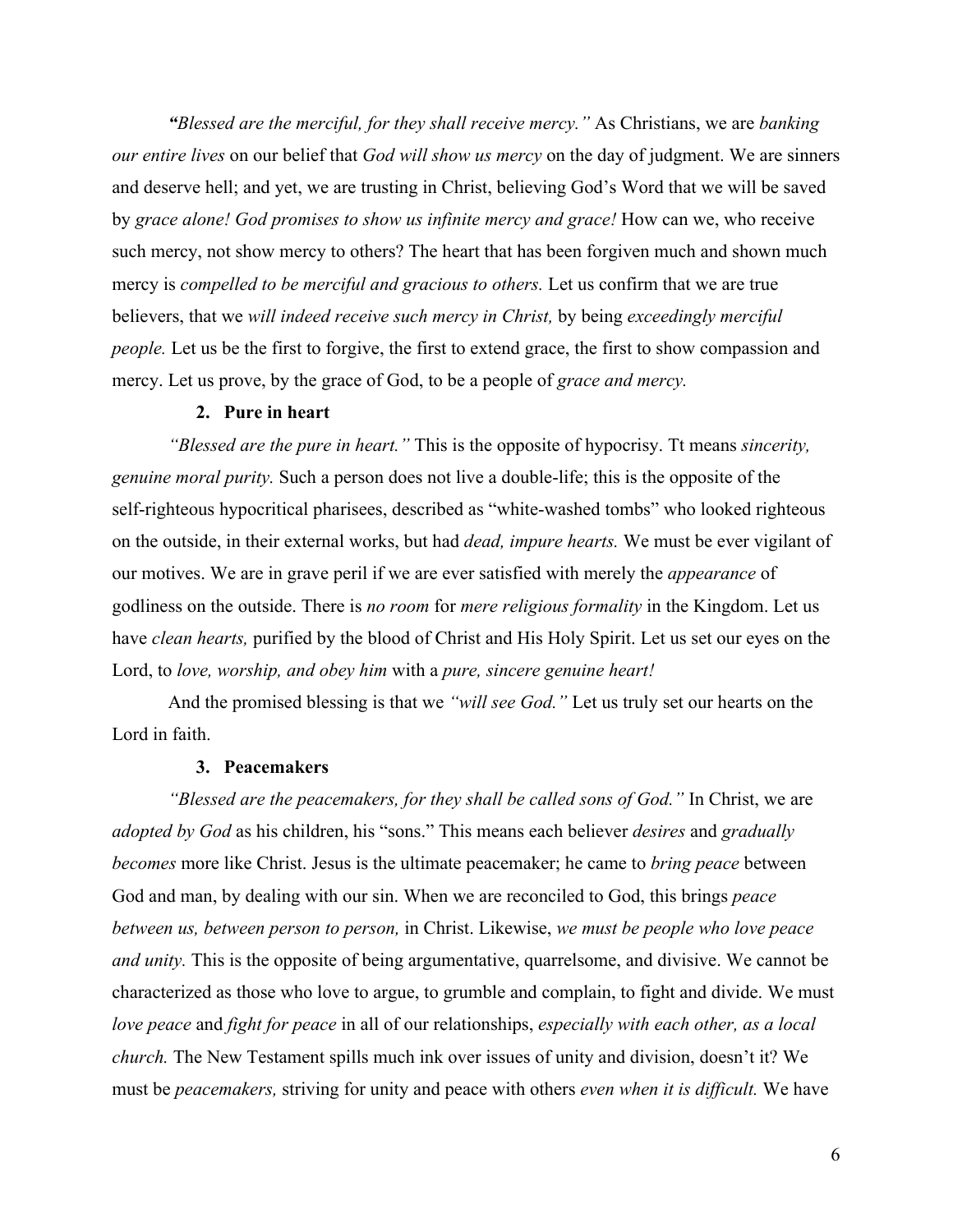a church business meeting today; what a wonderful opportunity to put this into practice! Let us be a people *defined as peacemakers.*

## **B. Salt and Light**

These beatitudes define what our *hearts* must be like; the end of the passage, **vv. 13-16,** make it clear that such hearts *overflow into our lives and actions.* In a string of metaphors, Jesus declares that **true faith cannot be hidden, but necessarily leads to a transformed life; the grace of God grabs hold of our hearts, and His work is made evident by the fruit of our lives, as a** *witness* **to the power of the gospel at work within us.**

In v.13, he says, *"You are the salt of the earth"* **(v.13).** Salt is a **preservative, slowing decay.** In the same way, Christians' lives must function as **moral preservatives** against the backdrop of **moral decay** in this fallen world. We must be *distinct* from the unbelieving world around us.

It is not enough to claim to be a Christian but to life a life that looks *exactly like* the lives of unbelievers. We cannot claim to be citizens of the Kingdom of God yet *fully embrace* the lifestyle and values of the Kingdom of this World. After all, as Jesus says, "*but if salt has lost its taste, how shall its saltiness be restored? It is no longer good for anything except to be thrown out and trampled under people's feet."*

Jesus continues, shifting to a different metaphor: **light.***"You are the light of the world"* **(v.14).** We are like a *"city on a hill*", lit up on a dark night, that cannot be hidden. In the same way, the *gospel faith* within us changes us; it leads to a visibly changed life. True faith produces *fruit.* So not only are our lives *distinctly different,* but they are to function as a *witness* to the good news of Christ we believe in. Light *dispels darkness;* that is its purpose. We do not *"light a lamp and put it under a basket, but on a stand, and it gives light to all in the house. In the same way, let your light shine before others, so that they may see your good works and give glory to your Father who is in heaven."*

True believers live *transformed lives;* our faith must be *visibly evident* to all as an outward display of this inward reality. Our *identity* - who we are in Christ, as his people, being citizens of the Kingdom of God - is necessarily displayed by our *lives and actions.* True citizens of the Kingdom live lives that reflect the values of the Kingdom - indeed, the *life of the King,* Jesus. We must be a people characterized by *godliness -* not only confessing our sin and brokenness, but also increasingly *desiring and pursuing* righteous lives.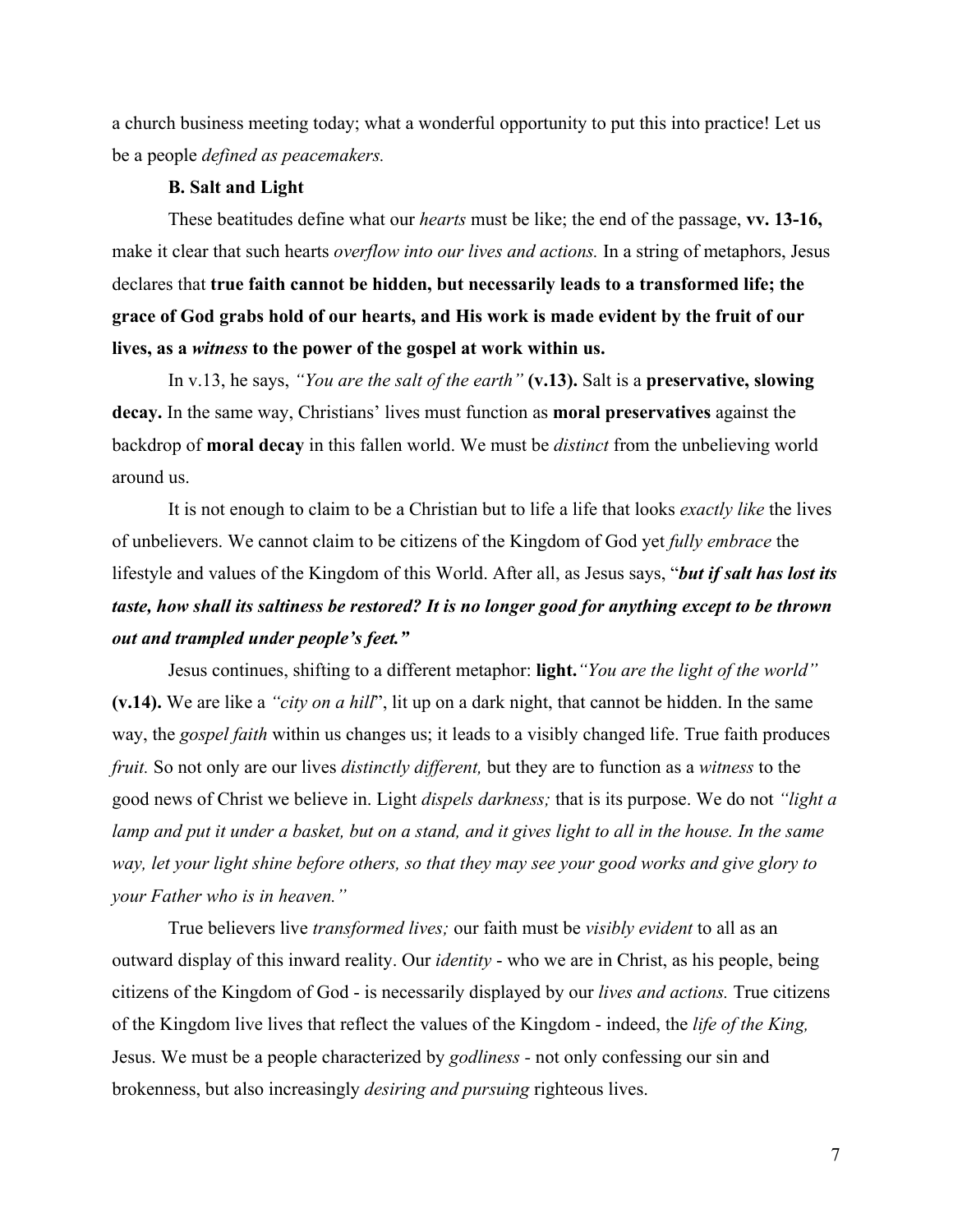But as we do so, it will bring *opposition our way.* If we live as lights in the world, the *darkness* will oppose us.

## **III. True Believers Face Persecution because of Christ, yet Joyfully Persevere in Christ (vv. 10-12)**

In the last Beatitude, Jesus say, "*Blessed are those who are persecuted for righteousness' sake"* (**v.10**). Living a righteous life *inevitably brings hostility, opposition, and even persecution.*

In verse 11, he presents persecution as a broader category than we often use it: it obviously can include violence, governmental sanction, or death; but also includes *being reviled,"* or mocked, and being *slandered,* having *"all kinds of evil [uttered] falsely"* against us. Jesus intends us to see *insults, mockery, and marginalization* to be included in the list of persecution as well. This is a *warning* that every believer, to some degree or another, will face *hostility and opposition - indeed, persecution - on behalf of Christ as we seek to live out* righteous lives.

If we live a righteous life, distinct from the *unbelieving world around us,* it will be received in negative ways. If you're living in sin, and then see someone doing the right thing, it makes you feel *guilt and shame;* and it may even make you *angry* with that person. We're tempted to *justify our sin* and *tear down* the person standing against our sinful lifestyles and values, to defend our own way of life and make ourselves feel better.

When I was in high school, I learned this to be true firsthand. I was on the football team, and the "values" lauded in the locker room were the opposite of the values of the Kingdom of God. But in the midst of this, I wanted to live as a Christian, and obey the Bible. I did not do this perfectly by any means and made a lot of mistakes, but I did recognize that the way of life on full display in the locker room was incompatible with the way of Christ. And so, there were times where I merely *refused to join in* and this immediately stirred up the wrath and mockery of my fellow teammates. I didn't have to tell them what they were doing was wrong; just my attempt to be distinct was received as a message of *judgment* stirring up feelings of *guilt, shame,* and therefore, *anger and mockery.*

THis is by no means limited to juvenile behavior in high school boys' locker rooms. We see this on display throughout history, even in the culture around us today. Jesus reminds us that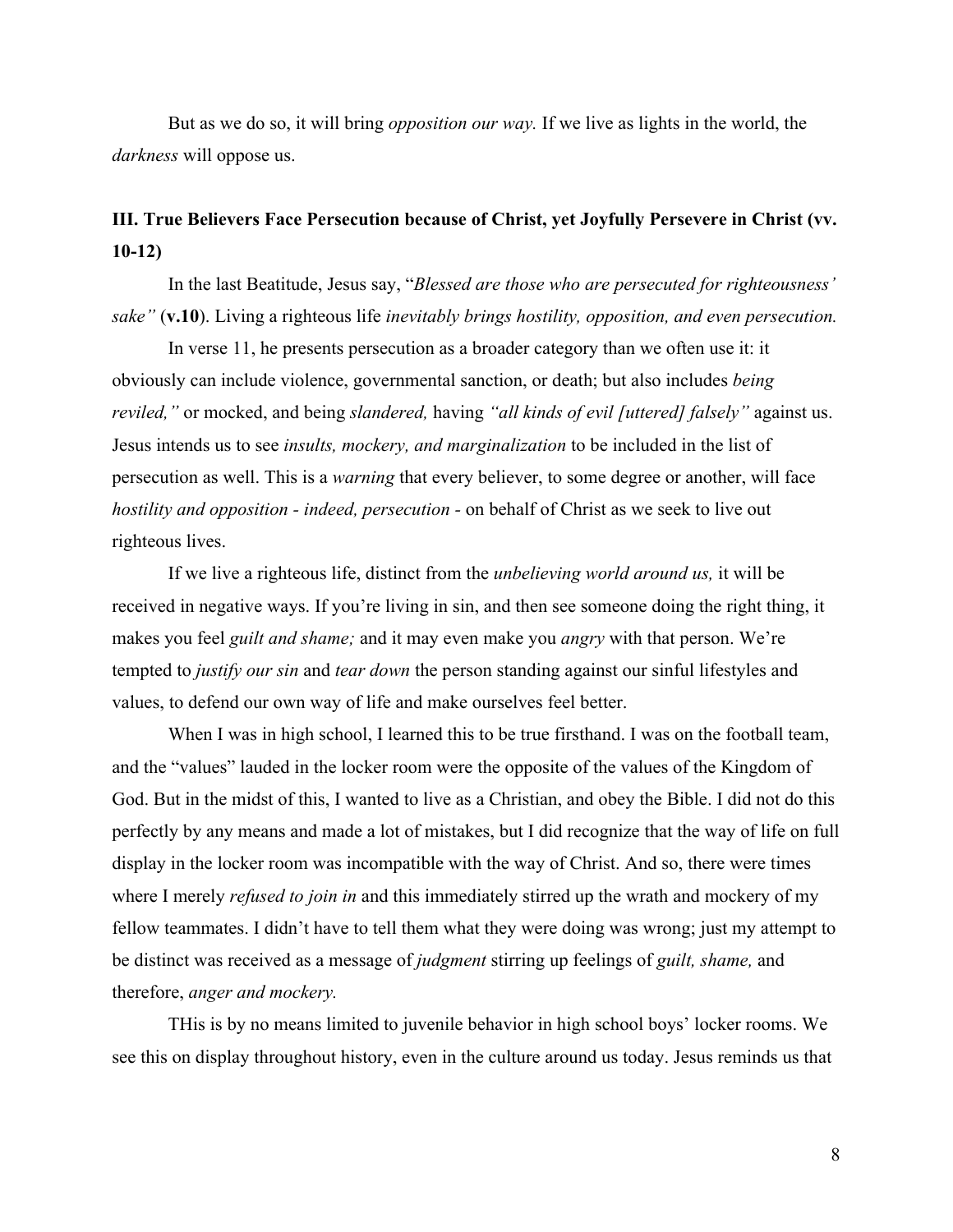this is how the "prophets who were before" us were also received. This is how Jesus *himself* was received.

Today, our culture *explicitly affirms and upholds* values that are in direct opposition to the teachings of Christ. We don't have to look far to see this; there is a *sexual revolution* still raging in our culture. It preaches that *the good life* can only be found by *embracing or condoning sexual identities that are explicitly contrary to GOd's good design for humanity.* We are told that even believing something *different* is to cause *harm to them,* which is why there is such a battle between LGBTQ issues and the freedoms of Speech and Religion. But my point in bringing this up is not first and foremost about *politics;* its to make the point that our culture is becoming *increasingly hostile* to the *beliefs, values, and ways of life* that we must walk in as Christians.

Jesus calls us to *turn away* from the sinful values of this world and to *walk in the righteousness of the Kingdom of God by grace.* But if we are *distinct like salt,* and *as visible as light in the darkness,* then there will be an inevitable collision with the world around us that takes *offense* at the righteousness of God.

And Jesus makes clear just what is going on here: he says when we are *"persecuted for righteousness' sake"* we are, in fact, *"reviled and persecuted"* on *his account.* Therefore, we can boldly conclude, **it is all worth it:** as we count the cost of living a life of righteousness in Christ - as we count the cost of just what publicly following and obeying CHrist might cost us in an increasingly hostile culture today - we must *emphatically remind ourselves and each other this bold truth: it is infinitely worth it!*

If you count these costs, noting what kind of life CHrist requires of you and what that will mean for your lifestyle to change and what other people will think about you - if you count these costs and conclude *that it isn't worth it -* well, *then you might not be a believer!*

The **blessing of the Kingdom** is the blessing of *eternal salvation.* No matter what the cost might be, it is *worth it* to follow Christ! Why? *Because those persecuted for his sake are blessed to belong to "the Kingdom of heaven."* Eternal life and salvation in Christ's Kingdom is worth temporary persecution, slander, mockery, and injustice in this life! Therefore, we can *"rejoice and be glad"* when we are persecuted for the sake of following Christ, for this a confirmation that we are living as *citizens of His Kingdom,* and we can look forward to the blessed eternal life in that Kingdom! Let us persevere, no matter what the cost, with *joy in Christ, by His grace!*